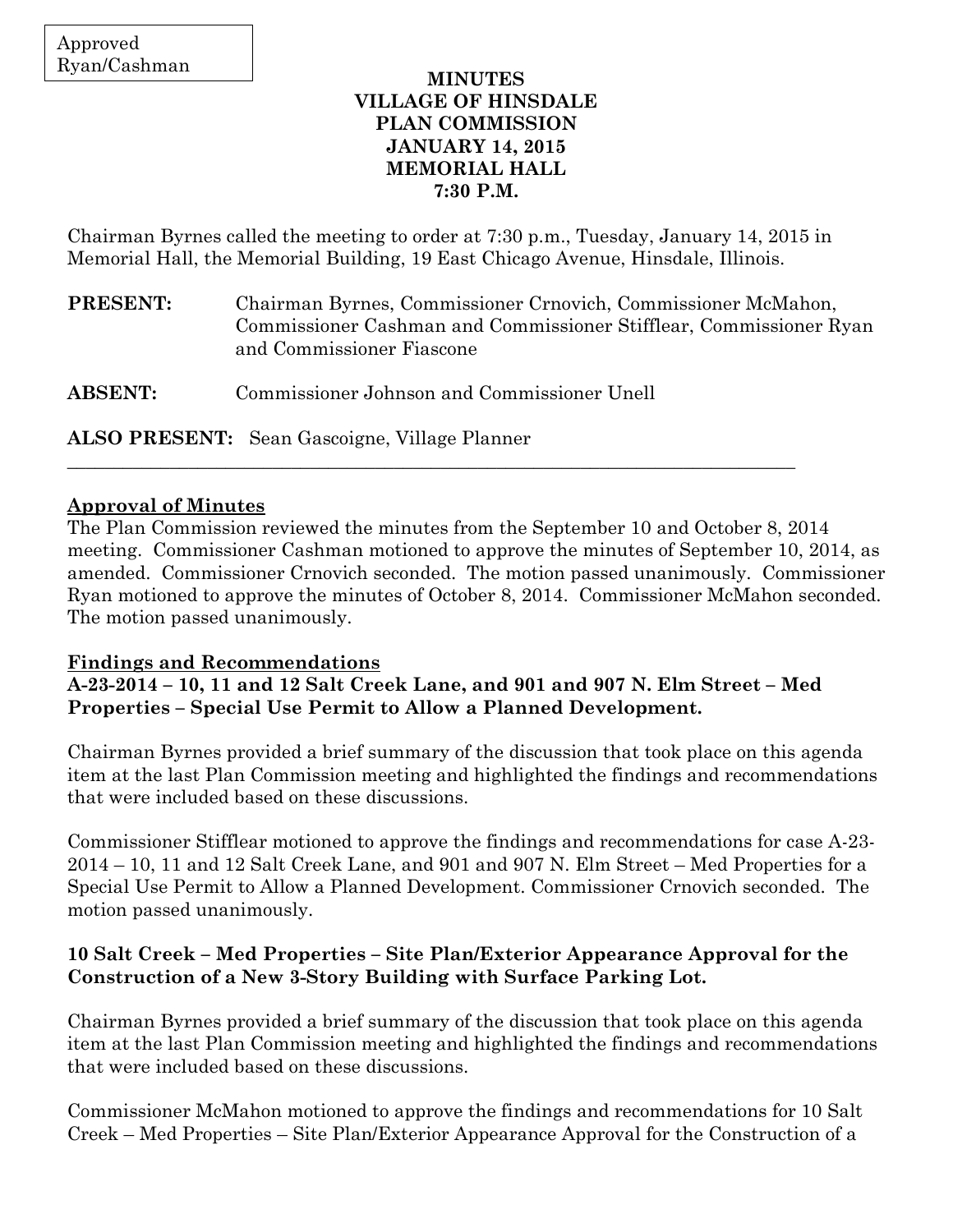#### **Plan Commission Minutes January 14, 2015**

New 3-Story Building with Surface Parking Lot. Commissioner Cashman seconded. The motion passed unanimously.

# **Scheduling of Public Hearings**

- A-34-2014 Village of Hinsdale Text Amendment to Section 11-401, as it relates to Requirements for a Certificate of Zoning Compliance.
- A-35-2014 Salt Creek Club Major Adjustment to a Planned Development to Construct a New Clubhouse.

## **Exterior Appearance/Site Plan Review**

Chairman Byrnes introduced the cases and invited the applicant to come forward.

Chris Leach, Attorney for the applicant introduced himself and summarized the request. He asked the Commission if they would prefer to discuss the two cases together or separate.

Chairman Byrnes suggested discussing them separately and the Commission concurred.

## **12 Salt Creek – Med Properties – Site Plan/Exterior Appearance Approval for Exterior Changes and Façade Improvements.**

Mr. Leach indicated he would start with 12 Salt Creek and summarized the specific request. He provided the Commission with the substantial features of the proposal and then introduced the team.

Bill Dvorak introduced himself and explained the proposed changes in more detail.

Steve Saunders, architect for the project, introduced himself and began his presentation. He discussed the proposed changes to the architecture, as well as the proposed materials to be used, indicating that they would be very similar to the materials that already existed.

General discussion ensued regarding the scope of work to be completed and the proposed changes.

Michael Trippeddi, landscape architect for the site, introduced himself and identified the additional landscaping proposed as a result of the changes.

General discussion ensued regarding the proposed location of the mechanical equipment and why the proposed location was needed. The Commission questioned the removal of the oak tree and Mr. Trippeddi indicated why it needed to be removed to locate the mechanical equipment.

Commissioner Cashman stated that he liked where they were at in the proposal. He indicated that he was happy with everything but the screening proposed for the mechanical equipment and felt that it should contain brick to match the existing materials in the building.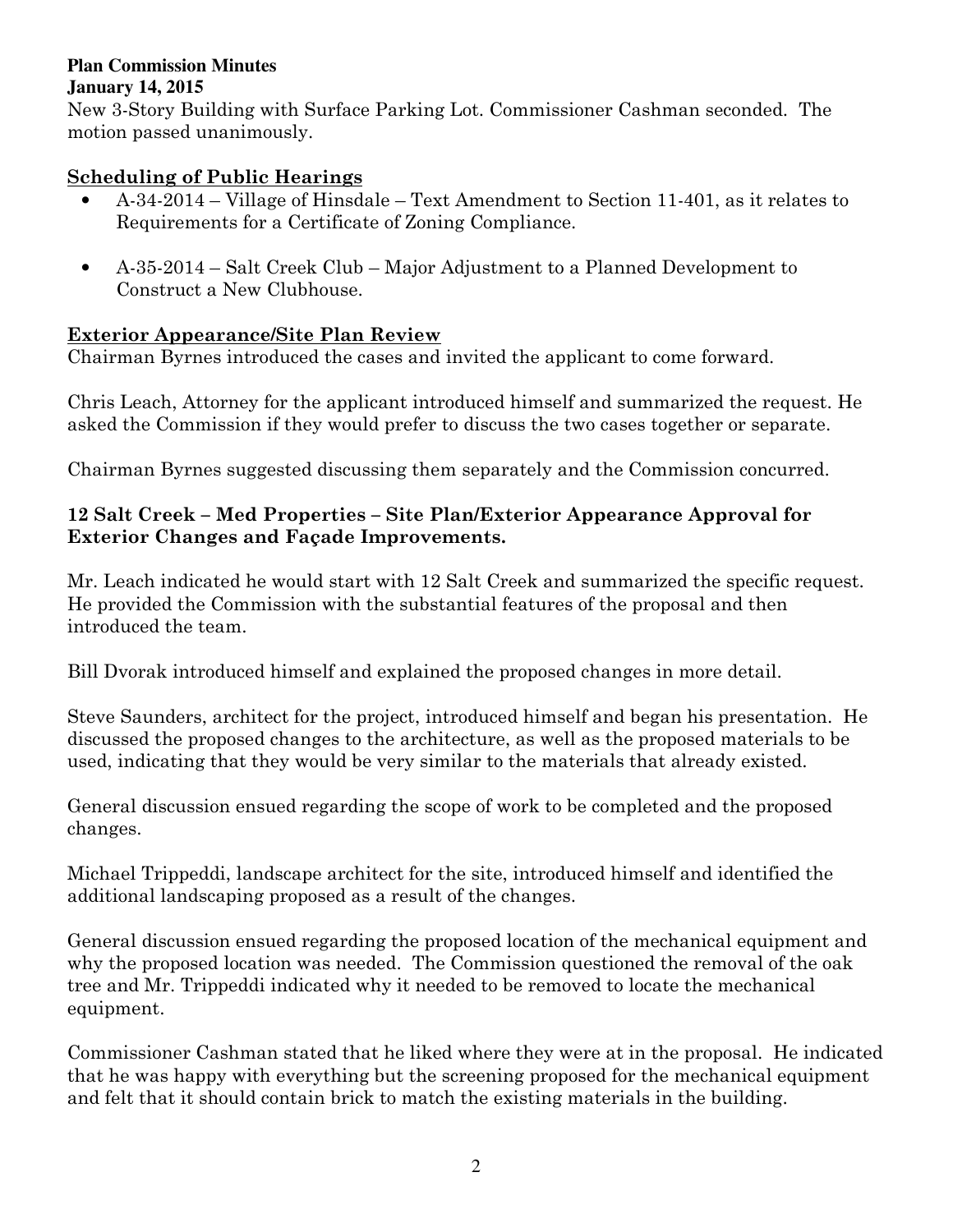### **Plan Commission Minutes January 14, 2015**

General discussion ensued regarding parking allocation and the material for the mechanical screening.

Several Commissioners commended the applicant on the revised drawings and their willingness to work with the Commission.

General discussion continued regarding the mechanical equipment screening.

Mr. Dvorak indicated that since they were splitting the cost with the tenants, it was a cost issue.

Chairman Byrnes indicated that given the number of times the applicant had been back before them, he would be supportive of allowing the applicant to move forward if they could supply the requested changes before they went to the Village Board.

Commissioner McMahon motioned to approve exterior appearance for façade changes and exterior improvements at 12 Salt Creek, subject to the applicant submitting revisions for the mechanical screening, with a combination of brick and louvers, to provide more constancy between the existing building and screening. Commissioner Fiascone seconded. The motion passed unanimously, with a 7-0 vote and 2 absent.

Commissioner McMahon motioned to approve the site plan for the façade changes and exterior improvements at 12 Salt Creek. Commissioner Crnovich seconded. The motion passed unanimously, with a 7-0 vote and 2 absent.

# **10 Salt Creek – Med Properties – Site Plan/Exterior Appearance Approval for a New 3-Story Building with Surface Parking Lot.**

Mr. Leach introduced the case and summarized the proposal. He wanted to specifically note that, while not required, the applicant still intended to provide underground detention to manage the site's storm water.

Mr. Saunders thanked the Commission again and presented the differences between this proposal and the building included in the Planned Development proposal. He then went on to describe the architecture and proposed material for the new building.

General discussion ensued regarding the proposed architecture and Commissioner Cashman questioned why certain features had been eliminated. He indicated that he liked certain aspects of the original proposal that were removed and suggested that they consider revisiting some of those features. Specifically a continuation of the glass between the first and second floor windows on the east and west elevations.

Mr. Saunders indicated that the reduction in scale played a large role in the changes.

Commissioner Cashman stated that he appreciated the applicant's efforts. He complemented them for sticking with the project, as well as acknowledging and addressing the Commission's